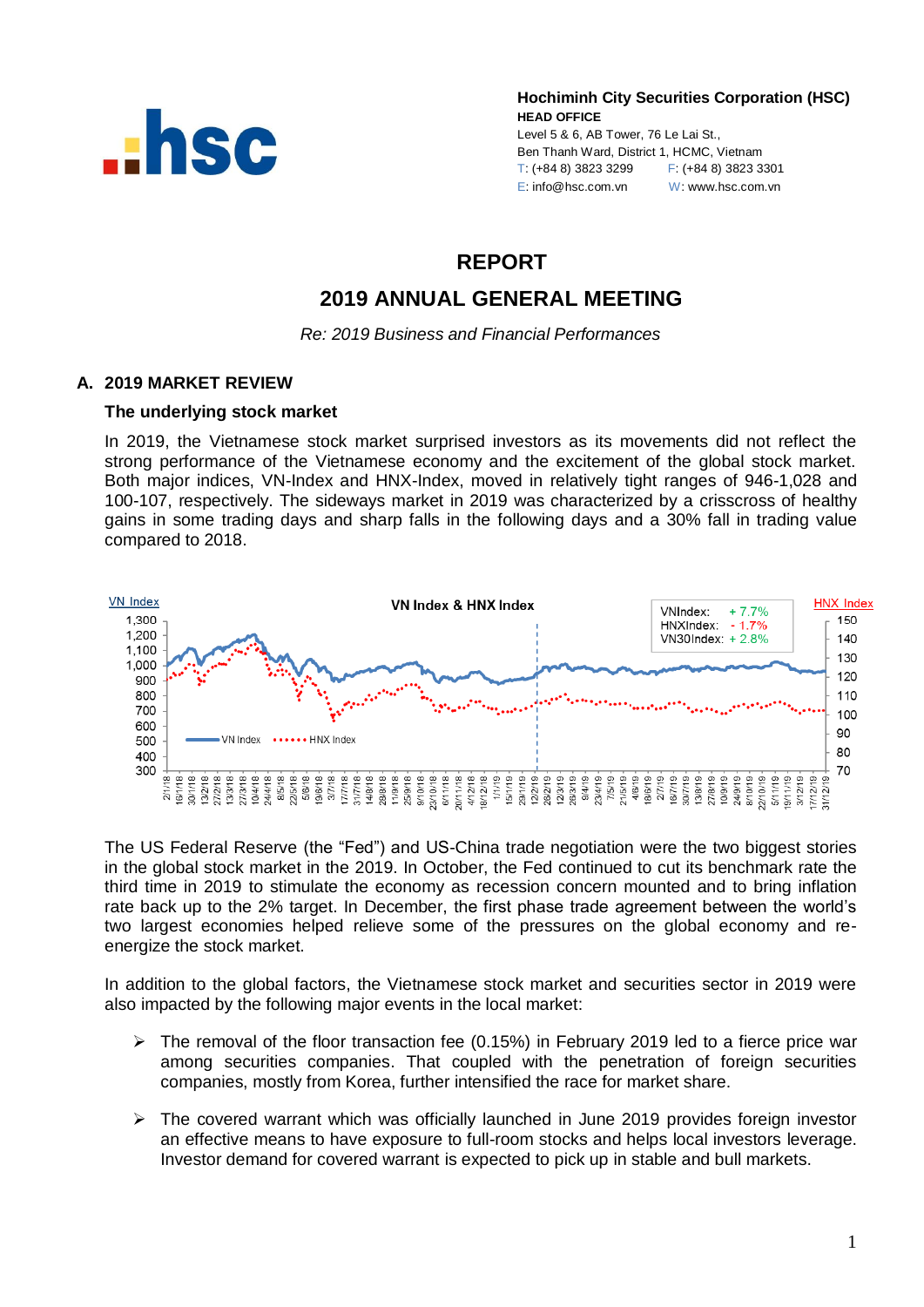- $\triangleright$  In September 2019, the State Bank of Vietnam cut four key policy rates by 25 basis points while kept its prime rate unchanged. The monetary policy should help commercial banks lower cost of capital and then enhance profitability if their lending rates would remain the same.
- $\triangleright$  The information that VFM was setting up new ETFs targeting full-room and financial stocks was a spotlight as traders were tempted to accumulate the stocks ahead of the ETF launch. However, the ETFs had not been approved by the end of 2019.
- $\triangleright$  On November 18<sup>th</sup>, the Ho Chi Minh City Stock Exchange (HOSE) launched three new indices: (1) the Vietnam Diamond Index (VN DIAMOND), which consists of stocks that have no remaining room for foreign investors, and (2) the Vietnam Financial Select Sector Index (VN FIN SELECT) and the Vietnam Leading Financial Index (VN FIN LEAD), which consist of financial stocks. The indices are expected to help foreign investors passively invest in stocks that reached full foreign ownership limit and accordingly attract foreign capital to the market.
- $\triangleright$  In late November, the amended Securities Law was passed by the National Assembly. The new law will help enhance market quality, which will be beneficial for Vietnam's endeavor towards market upgrade.

In 2019, the banking, real estate and consumer goods sectors posted strong performance, hence well attracted investors' attention and capital. The sectors are mainly comprised of large cap stocks.

The average daily trading value in 2019 was VaveND4,649 billion, a sharp fall of 29% from last year. The trading value was at 72% of HSC's expectation.





Local investors still dominated the trading activity in 2019 as their trading value accounted for 85.3% of the market. Their total trading value was VND1,982 trillion, which translated to a decrease of 28% from last year. The stocks that were traded the most by local investors included ROS, VHM, VNM, HPG, VRE, VIC and VJC.

Foreign investors accounted for 14.7% of market trading value, which was lower than the 16% in the year before. In term of absolute value, their total trading value decreased by 35% to VND342 trillion. The investors traded the most at VNM, VRE, VHM, VIC, MSN, HPG, and VCB stocks, which are also the major stocks in foreign ETFs.

In 2019, foreign investors posted a net-buying position of VND7.5 trillion, which was mainly attributed to their trading values at VIC, E1VFVN30, PLX, VCB, MSN and VRE securities. In 2018, the investors bought net VND44 trillion, which included large put-through transactions of VHM (VND28 trillion) and MSN (VND13 trillion) stocks.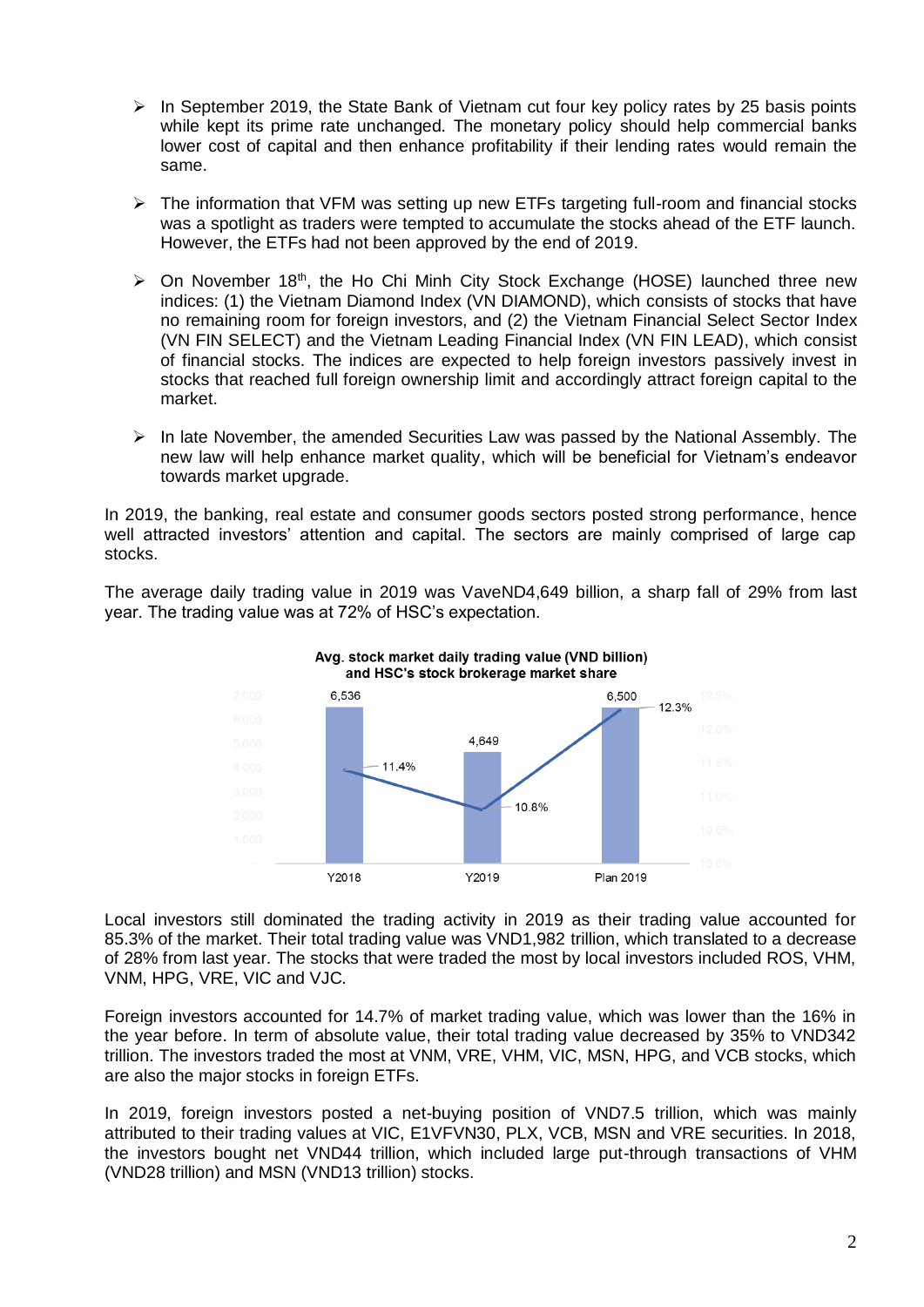#### **The derivatives market**

The derivatives market had a buoyant year in 2019 as the number of contracts reached 87,000, an increase of 10% from last year (79,000 contracts). Monthly trading values in the last two years are summarized in the table below:



Trading values in Q3 and Q4 2019 were lower than the previous months as market moved sideways in the last two quarters. Generally, investors were reluctant to trade in the derivatives market when the underlying stock market showed no clear trend.

## **BUSINESS PERFORMANCE FY2019 FY2018 % change 2019 Plan % Completion Income statement (VND million)** Revenue (\*) 1,262,261 1,702,011 -26% 1,666,107 76% Operating expenses (\*)  $\overline{730,950}$  859,927 -15% 814,716 90% **Profit before tax 531,406 842,186 -37% 851,391 62% Profit after tax 432,565 675,480 -36% 681,113 64% Balance sheet (VND million)** Total Assets 7,488,678 5,256,305 42% 5,600,944 134% Total Equity 4,304,143 3,060,536 41% 3,873,960 111% **Financial indicators** Number of outstanding shares  $\frac{1}{2}$  (million shares) 306 130 136% 309 99% Return on Average Equity (ROAE) 11.7% 23.1% 17.6% Earnings Per Share (EPS) – VND 1,596 5,214 -69% 2,450 65% Book Value Per Share – VND 14,088 23,624 -40% 12,535 112%

## **B. HSC 2019 BUSINESS PERFORMANCE**

*In accordance with the accounting policies of securities companies, incomes from proprietary trading activities (when selling prices are higher than investment cost) are recorded as revenue and losses from trading activities (when selling prices are lower than investment cost) are recorded as operating expenses in the income statement. Therefore, the effective performance of proprietary trading activities should be measured as the net of revenue and operating expenses of these activities. Accordingly, for the purpose of comparison, revenue and operating expenses in 2019 and 2018 were restated by subtracting proprietary trading losses of VND650 billion and VND158 billion, respectively.*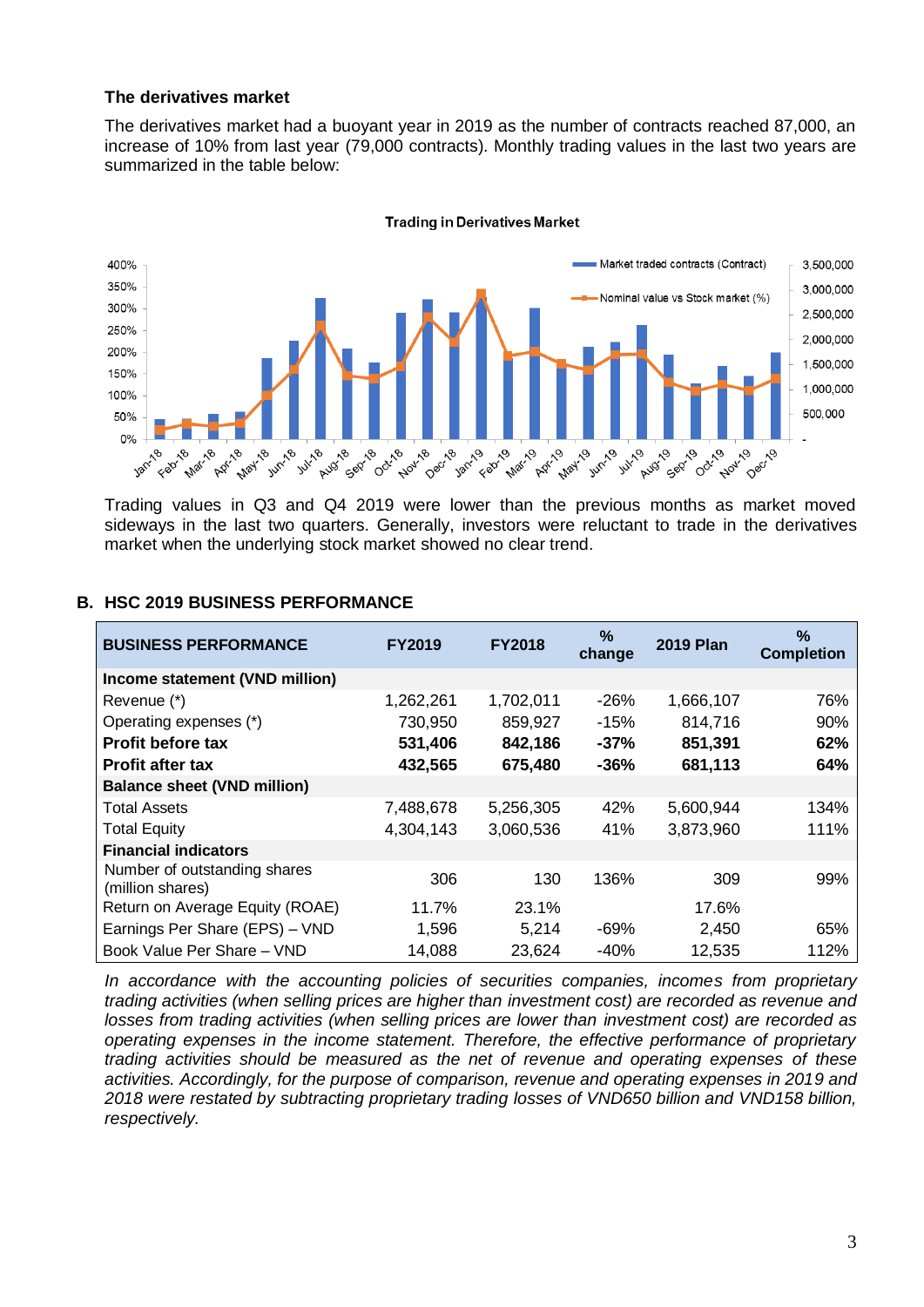HSC posted VND1,262 billion of revenue and VND432 billion of net profit in 2019, which translated to 26% and 36% decreases from last year, respectively.

The return on equity (ROE) ratio was 11.7% in 2019. The decrease of ROE was attributable to the issuances of bonus shares and new shares to shareholders in June 2019 and the decline in profit. Earnings per share and book value per share in 2019 were VND1,596 and VND14,088, respectively. The y-o-y declines of the indicators were due mainly to the two factors mentioned above.

The sharp fall of 30% in trading value as well as the sluggish market condition led to the decline in profit and the miss of expectation in 2019.

| <b>Revenue</b><br>(VND million) | 2019      | 2018      | % change | <b>2019 Plan</b> | $\frac{0}{2}$<br><b>Completion</b> |
|---------------------------------|-----------|-----------|----------|------------------|------------------------------------|
| Brokerage fee                   | 478,283   | 758,849   | $-37%$   | 818,697          | 58%                                |
| Margin Ioans                    | 495,989   | 523,064   | $-5%$    | 520,000          | 95%                                |
| Proprietary investments         | 222,453   | 278,344   | $-20%$   | 209,760          | 106%                               |
| Financial advisory services     | 53,628    | 119.217   | -55%     | 105,000          | 51%                                |
| Other revenue                   | 11,908    | 22,536    | $-47%$   | 12,650           | 94%                                |
| <b>Total revenue</b>            | 1,262,261 | 1,702,011 | $-26%$   | 1,666,107        | 76%                                |

## **I. 2019 Revenue**

Total revenue in 2019 was VND1,262 billion, decreased 26% y-o-y, in which:

- Revenue from securities brokerage fees was VND478 billion, which translated to a decrease of 37% y-o-y and a 38% proportion of total revenue. Revenue declined for the same reasons explained above. On the positive side, HSC was able to maintain its leading position in terms of brokerage market share on both stock exchanges in 2019.
- Revenue from margin loans was VND496 billion, accounting for 39% of total revenue. The 5% revenue decline was mainly attributable to lower lending rate amid competition as the average margin balance almost unchanged y-o-y.
- Revenue of the proprietary investment decreased by 20% y-o-y to VND222 billion, which translated to a contribution of 16% to total revenue. Amid the sluggish stock market in 2019, HSC pursued a low-risk investment strategy all year round to protect shareholders' capital and to prudently capture opportunities.
- Revenue of the financial advisory services was VND53 billion, a half of what the business delivered in last year. Merger and acquisition and corporate bond issuance advisory transactions contributed the most to the revenue in 2019.



#### **Revenue Structure**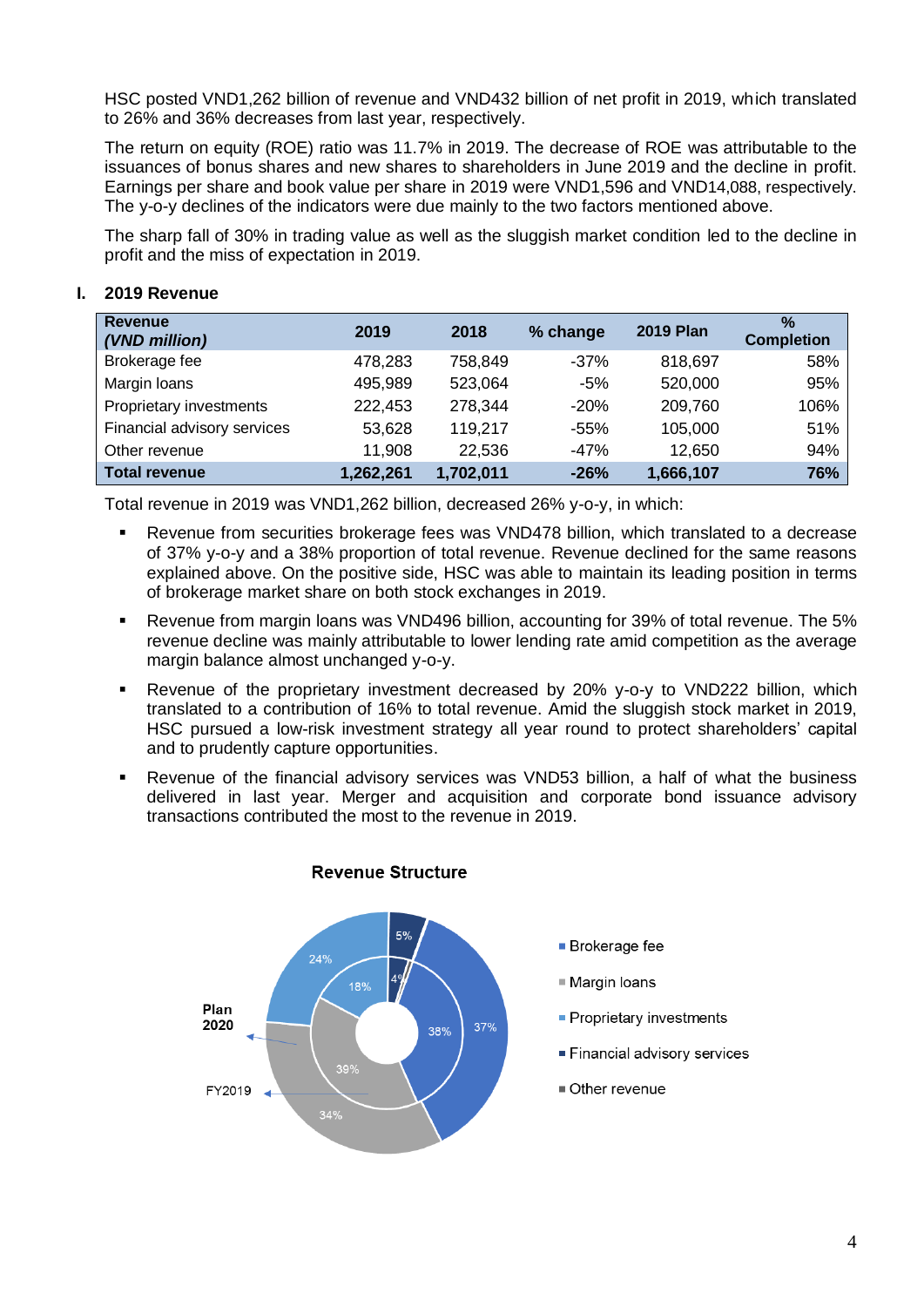# **1. Brokerage fee**

| <b>Brokerage fee</b><br>(VND million) | (%)        | <b>FY2019</b> | <b>FY2018</b> | % change | 2019<br><b>Plan</b> | $\frac{9}{6}$<br><b>Completion</b> |
|---------------------------------------|------------|---------------|---------------|----------|---------------------|------------------------------------|
| <b>Retail Clients</b>                 | <b>56%</b> | 268,487       | 485,956       | $-45%$   | 577,019             | 47%                                |
| Stock brokerage                       |            | 243,568       | 409,766       | $-41%$   | 495,207             | 49%                                |
| Derivatives brokerage                 |            | 24,919        | 76,190        | $-67%$   | 81,812              | 30%                                |
| <b>Institutional Clients</b>          | 44%        | 209,796       | 272,893       | $-23%$   | 241,679             | 87%                                |
| Stock brokerage                       |            | 208,924       | 272,893       | $-23%$   | 241,679             | 87%                                |
| Derivatives brokerage                 |            | 872           |               |          | ٠                   |                                    |
| <b>Total brokerage fee</b>            | 100%       | 478,283       | 758,849       | $-37%$   | 818,697             | 58%                                |

Securities brokerage has always been HSC's core business in which the Company has solid competitive advantages of people, technology, and capital.

*HSC's securities brokerage market share*

| HSC's brokerage market share                     | <b>FY2019</b> | <b>FY2018</b> | <b>2019 Plan</b> |
|--------------------------------------------------|---------------|---------------|------------------|
|                                                  |               |               |                  |
| <b>By Exchange</b>                               |               |               |                  |
| <b>HOSE</b>                                      | 11.5%         | 12.2%         |                  |
| <b>HNX</b>                                       | 6.8%          | 8.3%          |                  |
| UpCom                                            | 7.9%          | 6.4%          |                  |
| <b>Total HSC's market share</b>                  | 10.8%         | 11.4%         | 12.3%            |
|                                                  |               |               |                  |
| By client                                        |               |               |                  |
| % HSC's Retail Client / Local Investors          | 6.8%          | 7.9%          | 9.0%             |
| % HSC's Institutional Client / Foreign Investors | 25.8%         | 23.1%         | 25.0%            |

In 2019, HSC's brokerage market share in the underlying stock market was 10.8%, which was slightly lower than last year of 11.4% and the 2019 target of 12.3%.

The decline in market share in 2019 was primarily because HSC proactively advised its clients not to execute trades in some stocks including ROS, NVL, etc. due to concern on risk, while trading of these stocks accounted for a significant proportion in total trading value of local investors.

HSC's brokerage market shares by client group in the underlying stock market in 2019 are illustrated below.

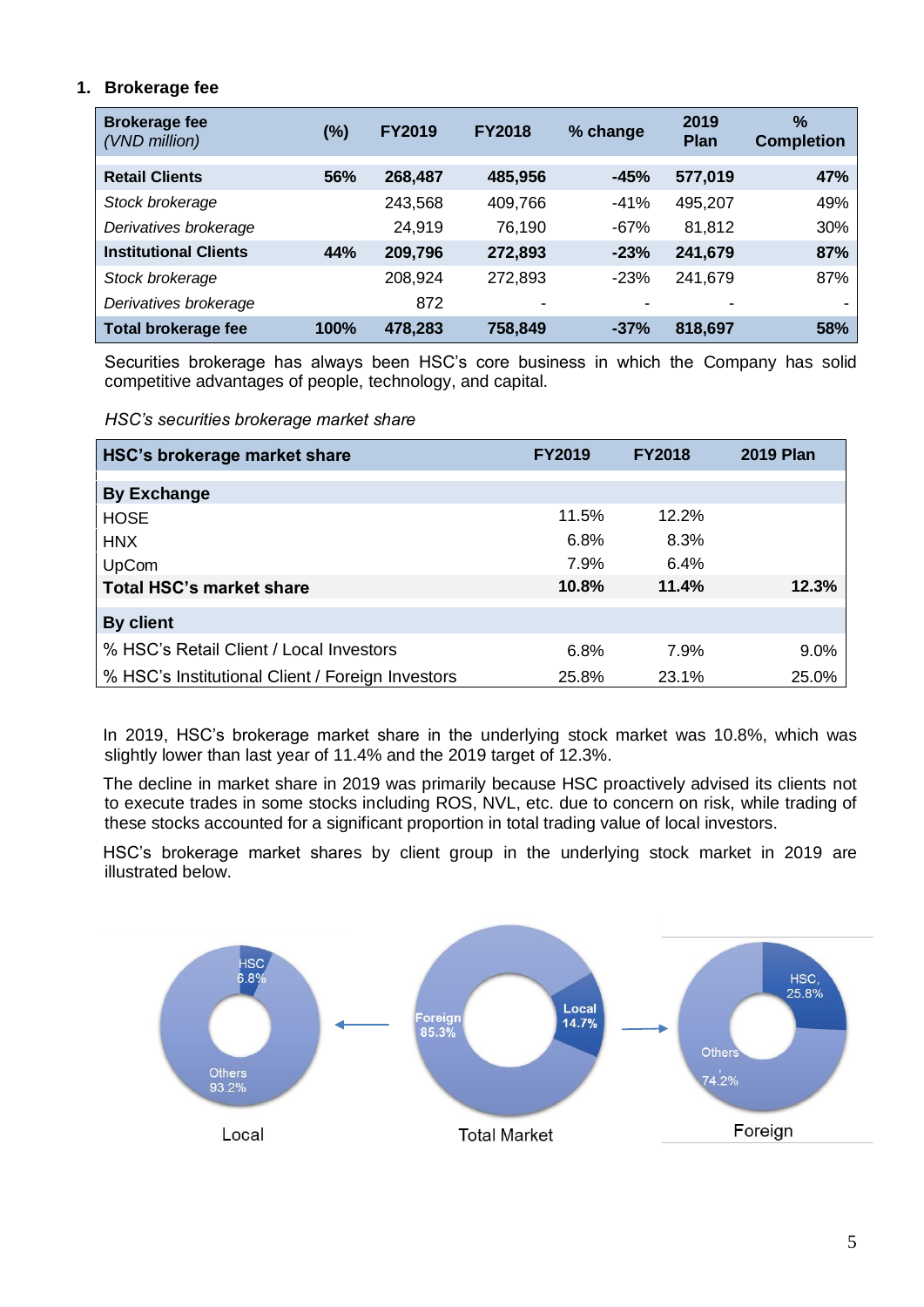

**HSC's Derivatives Market Share** 

The number of index futures contracts executed at HSC witnessed a downtrend since the beginning of 2019. The key reason causing both volume decline and market share loss was the intense price competition from many other securities companies. Although HSC has been pursuing several strategies including fee cut, its market share in the derivatives market has not been out of declining trend since the second half of 2018.

## **a. Retail clients**

Brokerage revenue from retail clients was VND268 billion in 2019, translating to a decline of 45% from last year. Retail clients' trading value at HSC in 2019 reduced by 37% y-o-y, which was attributable to the overall market trading value decrease and the factors explained above.

The group of retail client's 30 most traded stocks in 2019 accounted for nearly 54% of the total trading value of local investors. This group included ROS, VHM, VJC, VIC, EIB, NVL, etc. Some stocks in the group, however, were not eligible for margin lending or were considered too risky for HSC to provide margin loans. Therefore, to prevent credit risks and to comply with HSC margin lending risk management policy, HSC proactively stopped providing or reduced margin loans to trades in these stocks even though the decisions impacted HSC's market share and margin loan balance in 2019.

## **b. Institutional clients**

Revenue from institutional clients fees in 2019 was VND210 billion, a 23% y-o-y decrease. The fall of 26% in trading value of institutional investors at HSC was the main reason causing the revenue decline.

On the positive side, HSC was able to increase its market share in the segment to 25.8% from 23.1% in 2018 as HSC's institutional investor trading value declined at a lower pace than that of the whole market.

The ability to provide investors access to listed companies is pivotal to the success of brokerage business. Therefore, HSC's Institutional Brokerage team has tirelessly organized a large number of corporate meetings to serve its clients. The most notable event is the annual Emerging Vietnam Conference, which offers unparallel opportunities for major global investors to connect and explore investment opportunities in the leading companies in Vietnam. The success of the event in 2019 once again enhanced HSC's reputation in both global and local capital markets.

#### **2. Margin loans**

| Revenue from margin loans<br>(VND Million) | Y2019     | Y2018     | $\%$<br>change | Plan<br>2019 | % Plan<br>2019 |
|--------------------------------------------|-----------|-----------|----------------|--------------|----------------|
| Average margin loan balance                | 4,225,094 | 3,932,842 | 7%             | 4.000.000    | 106%           |
| Revenue from margin loans                  | 495,989   | 523.064   | $-5%$          | 520,000      | 95%            |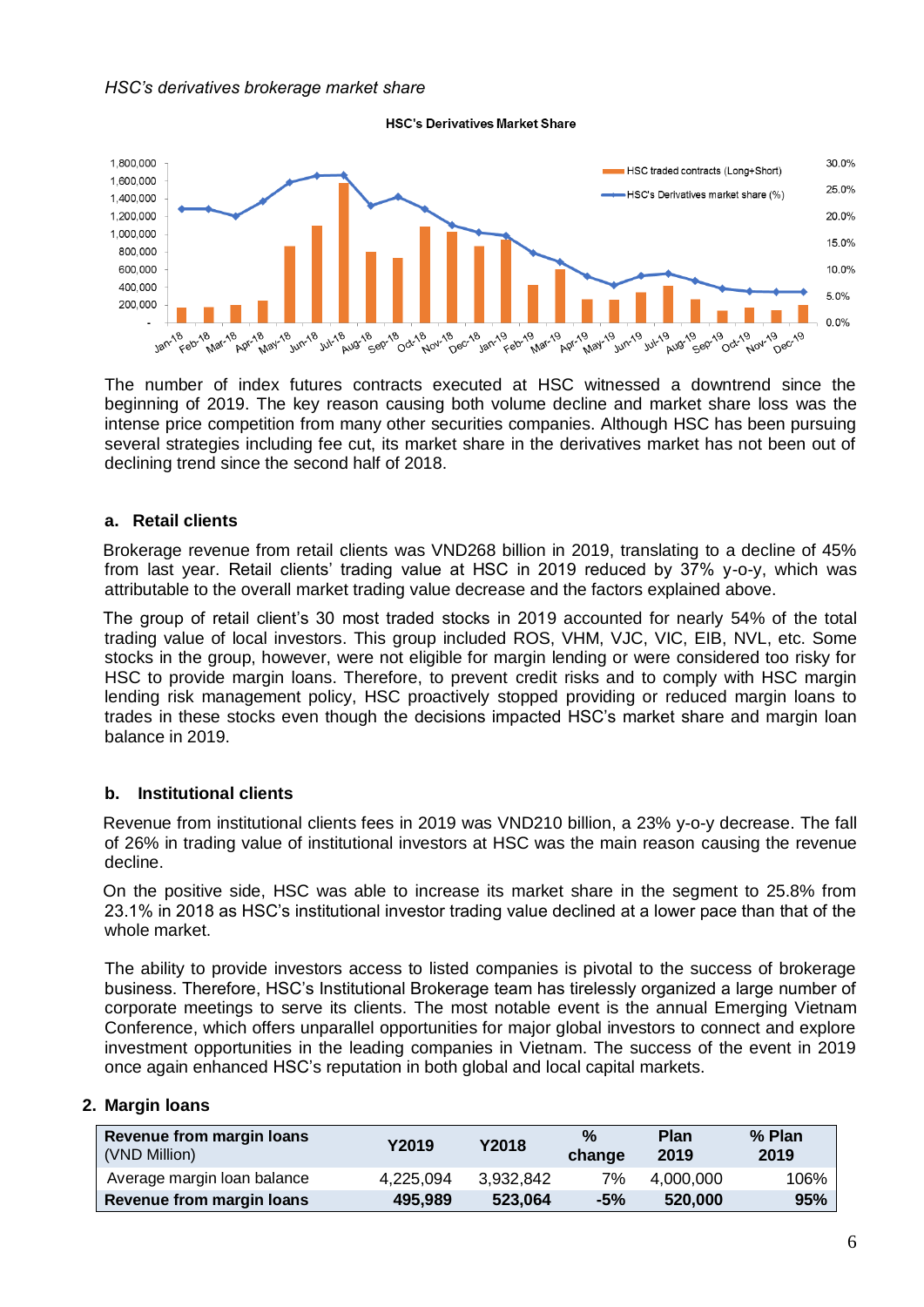Revenue from margin loans was VND496 billion, which translated to a decrease of 5% y-o-y. HSC's stable margin loan balance and rigorous risk management approach allowed the business to maintain its solid performance and increase its proportion in total revenue to 39% in 2019 from 31% from 2018.

Also, the business had no bad specific debts in 2019 as HSC consistently followed its prudent margin lending approach and regularly reviewed and assessed securities that are eligible for margin lending. The current portfolio consists of 80 securities after HSC removed illiquid and nonqualified names.

## **3. Proprietary investments**

| <b>Proprietary investments</b> | <b>FY2019</b> | <b>FY2018</b>  | % change | <b>2019 Plan</b> | % Completion |
|--------------------------------|---------------|----------------|----------|------------------|--------------|
| (VND million)                  |               |                |          |                  |              |
| Listed equity                  | 55,122        | 125,285        | -56%     | 60,568           | 91%          |
| <b>Derivatives</b>             | 45,290        | 49,270         | $-8%$    | 60,000           | 75%          |
| Corporate bonds                | 23,329        | 8,453          | 176%     | 4,682            | 498%         |
| Covered warrants               | 11,550        | $\blacksquare$ |          | 5,000            | 231%         |
| <b>ETFs</b>                    | 3,609         | 4,085          | $-12%$   | 10,000           | 36%          |
| Deposit interests              | 83,553        | 91,251         | $-8%$    | 69,510           | 120%         |
| <b>Total revenue</b>           | 222,453       | 278,344        | $-20%$   | 209,760          | 106%         |

The business generated VND222 billion of revenue and contributed to 18% of HSC's total revenue in 2019. That was considered a good performance given the fact that the Vietnamese stock market moved sideways in most of 2019 and posted a modest gain of 7.7% y-o-y.

2019 revenue decreased by 20% y-o-y but exceeded HSC's guidance by 6%. The revenue decline was attributable to most to the performance of the stock portfolio. Revenues from executing trades for ETF funds and derivatives were relatively stable. Especially, through the offering of covered warrant products to investors in 2019, HSC was able to capture substantial profit from market making and risk hedging activities in addition to a modest brokerage fee income.

## **4. Financial advisory service**

2019 was a challenging year for the Vietnamese stock market as analyzed above. Also, foreign investors, the most active and potential investors in financial advisory transactions, scaled back their trading quite significantly. These factors pressured the financial advisory business in 2019. It is also worth to note that the business records revenue upon completion of transaction. The uncertainty in timing of revenue recording can cause large revenue fluctuations between years and makes revenue in a specific financial year less reflective of the business's true performance.

The business recorded VND54 billion of revenue in 2019, accounting for 4% of total revenue of HSC. Transactions that contributed the most to the revenue included the public offering advisory service provided to Vinamilk in acquiring GTN shares, the advisory service provided to Taseco, the bond issuance agent service provided to Vietjet, BIDV and Phu My Hung Development Corporation.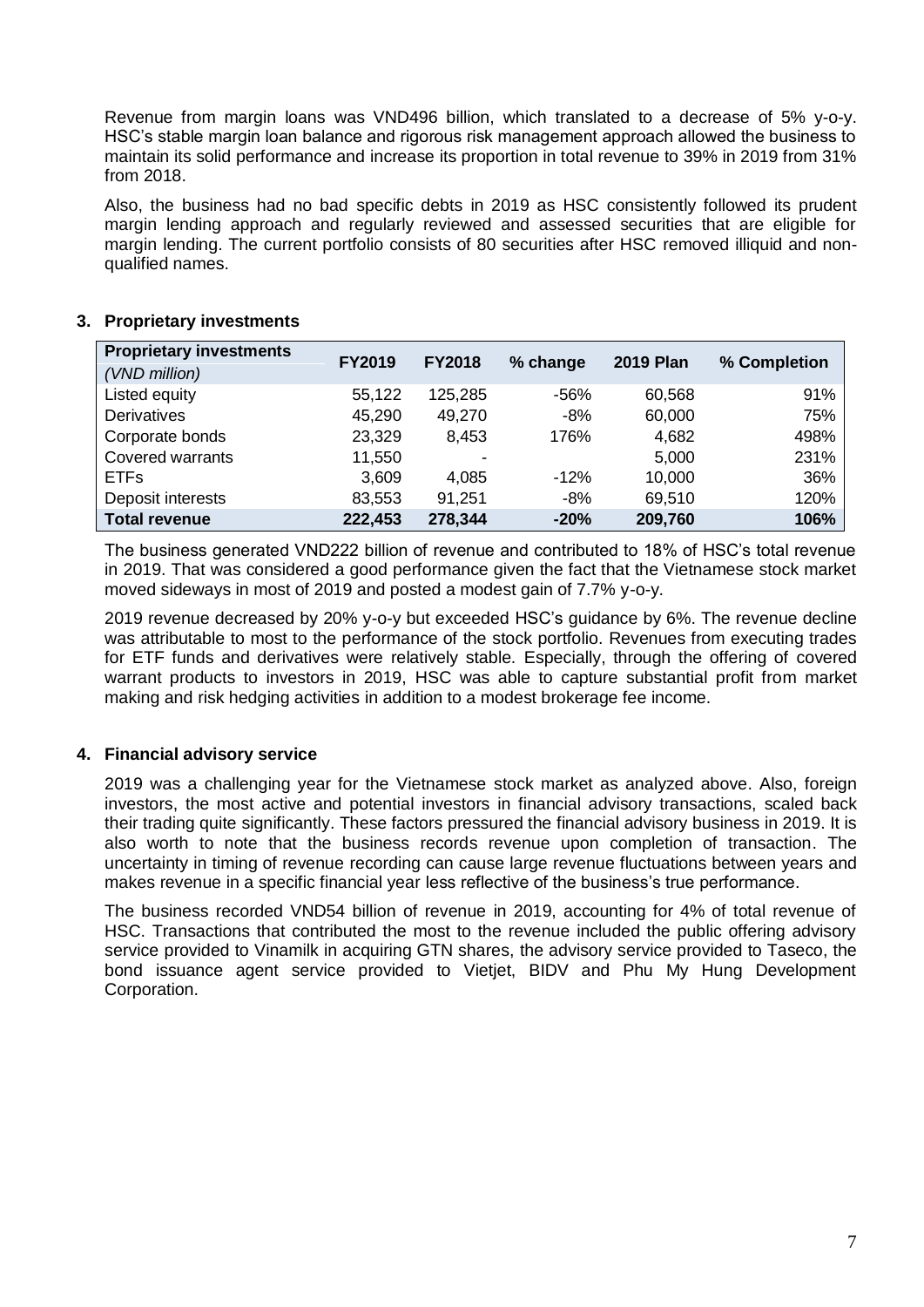## **II. OPERATING EXPENSES IN 2019**

| <b>Operating expenses</b><br>(VND million) | <b>FY2019</b> | <b>FY2018</b> | $\%$<br>change | 2019<br><b>Plan</b> | $\%$<br><b>Completion</b> |
|--------------------------------------------|---------------|---------------|----------------|---------------------|---------------------------|
| <b>Variable expenses</b>                   | 294,776       | 465,006       | $-37%$         | 259,548             | 114%                      |
| Securities trading fee                     | 115,228       | 158,121       | $-27%$         | 134,714             | 86%                       |
| Brokerage commission                       | 65,978        | 152,585       | $-57%$         | 56,933              | 116%                      |
| Interest expense                           | 137,144       | 164,358       | $-17%$         | 64.033              | 214%                      |
| Reversal of margin loan provision          | (23, 573)     | (10,058)      | 134%           | 3,869               | $-609%$                   |
| <b>Fixed expenses</b>                      | 436,174       | 394,921       | 10%            | 555,169             | 79%                       |
| Payroll expenses                           | 232,269       | 223,767       | 4%             | 351,233             | 66%                       |
| Office rental expenses                     | 53,472        | 44,853        | 19%            | 63.792              | 84%                       |
| IT related expenses                        | 68,203        | 53,316        | 28%            | 63,338              | 108%                      |
| External service expenses                  | 24,204        | 11,689        | 107%           | 10,836              | 223%                      |
| Other expenses                             | 58,027        | 61,297        | $-5%$          | 65,969              | 88%                       |
| <b>Total operating expenses</b>            | 730,950       | 859,927       | $-15%$         | 814,716             | 90%                       |

Operating expenses in 2019 were well managed and accordingly reduced by 15% from last year and was only at 90% of budget. Operating expenses are classified into two categories:

- $\triangleright$  Variable expenses that are driven by revenue generating activities. In 2019, the expenses reduced by 37% y-o-y while exceeded the budget by 14%.
- $\triangleright$  Fixed expenses that incur regardless of the level of business activities. The expenses increased 10% y-o-y but well controlled, hence were only at 79% budget.

#### **1. Variable expenses**

a. Securities trading fees

Fee payable to stock exchanges declined by 27% from last year primarily due to lower trading value executed at HSC (34% decrease y-o-y). The fee and trading value did not change proportionally partly because the stock exchanges started to charge derivatives trading fee since February.

b. Brokerage commission

Commission expense is fee payable to brokers based on their brokerage revenue contribution. The expense decreased by 57% in 2019 largely due to lower brokerage fee revenue as explained above. Besides, in 2019, HSC carried out a comprehensive review and re-evaluation of performance of all retail brokers based on its KPI system. That initiative led to a higher profit per broker and saved the company expenses.

c. Interest expense

Interest expense declined by 17% from last year as HSC successfully raised additional shareholders' equity in 2019 and as the company used more short-term loans which had lower cost of fund.

d. Reversal of general provision for margin loans

HSC's strong risk culture continued to prove its effectiveness as the company record no bad loan in 2019. The reversal of general provision of VND23.5 billion was recorded at the end of 2019 to align with the current regulations.

## **2. Fixed expenses**

In 2019, fixed expenses increased by 10% from last year. Fixed expense structures in the last two years are illustrated below: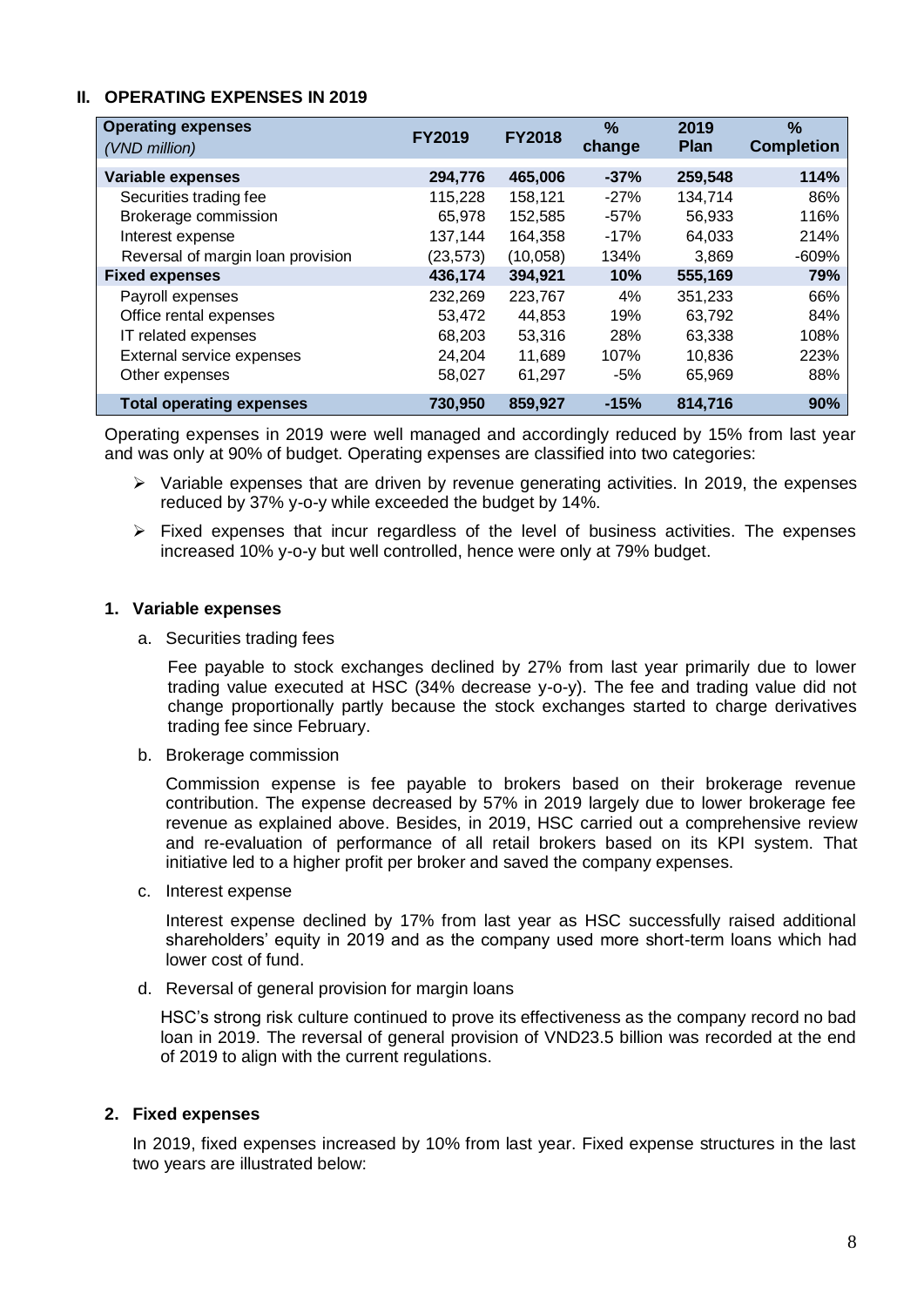#### **Fixed expenses structure**



- Payroll expenses accounted for the major proportion of 59% in the total fixed expenses in 2019 (2018: 57%). The expenses increased approximately 4% y-o-y as HSC adjusted employee salary, recruited more senior executives and expanded its broker team.
- Office rental expenses in 2019 increased by 19% y-o-y, which was mainly attributable to the new office spaces in mid-2018 and early 2019 including the South Saigon transaction office, the transaction office at the second floor of the AB tower, and the enlarged office space in the VCCI building in Hanoi.

In 2019, HSC also comprehensively reviewed its network and accordingly closed several inefficient transaction offices and renovated major transaction offices. The initiative will be continued in 2020 and will help HSC save a substantial amount of annual rental expense post 2020.

- In 2019, IT upgrading and IT depreciation expenses increased by 28% y-o-y. Investing in IT has long been a strategic priority of HSC. Having a solid IT platform will help HSC maintain its leading position in the industry and cope with the increased competition, especially from foreign-owned securities companies, which usually have strong technology capability.
- Expenses for external services increased two-fold in 2019 primarily due to the fee to management consulting firm which helped HSC develop a comprehensive five-year development strategy.
- Other operating expenses such as public relation and travel expenses were all well managed in 2019, hence reduced by 5% from last year.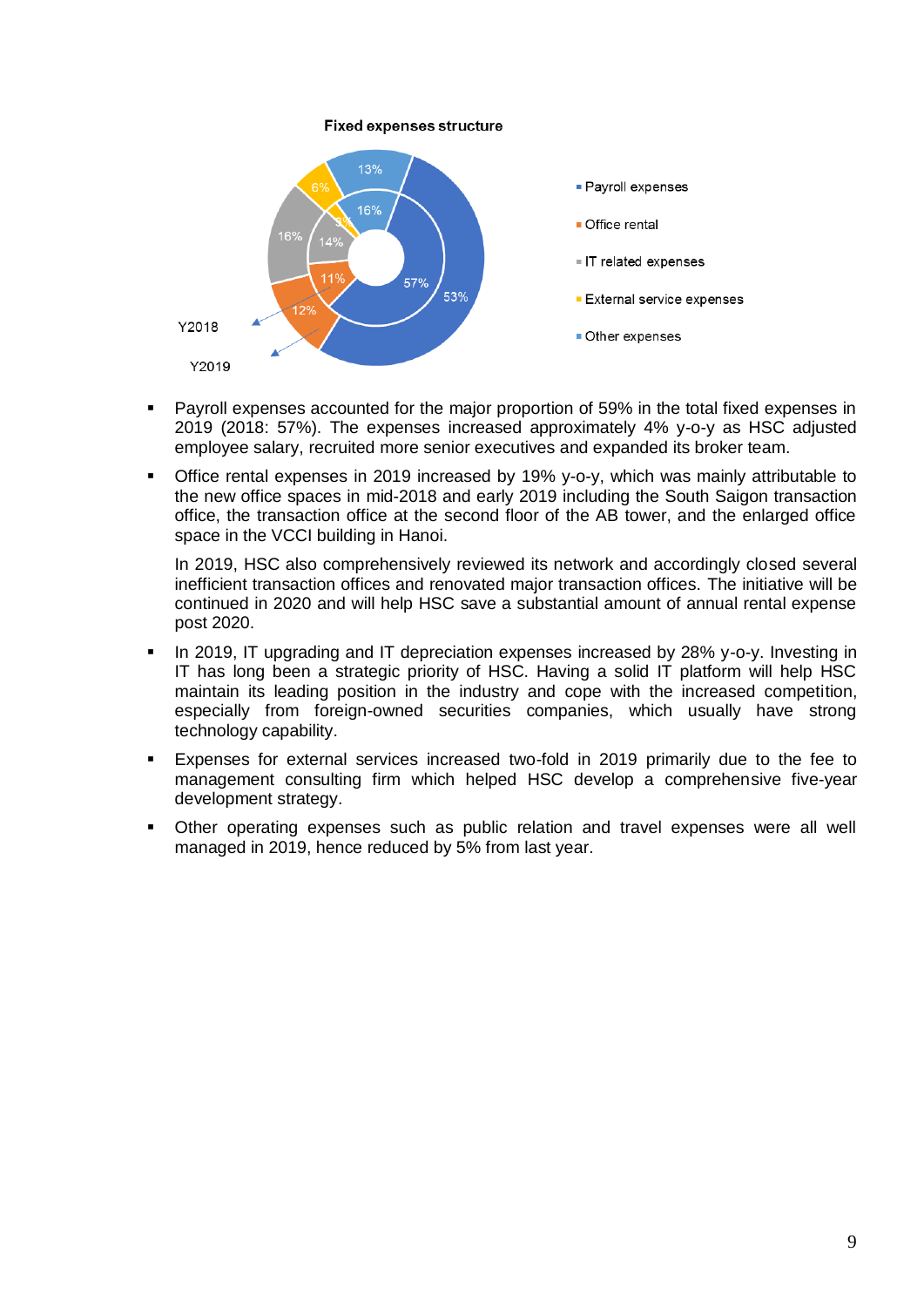## **III. FINANCIAL POSITION**

| <b>Items</b><br>(VND Million)                  | 31/12/2019 | 31/12/2018 | % Change |
|------------------------------------------------|------------|------------|----------|
| <b>A. CURRENT ASSETS</b>                       | 7,295,764  | 5,065,175  | 44%      |
| I. Financial assets                            | 7,275,687  | 4,949,942  | 47%      |
| 1. Cash and cash equivalents                   | 906,543    | 117,332    | 673%     |
| 2. FVTPL financial assets                      | 1,286,633  | 851,840    | 51%      |
| 3. Margin Ioans                                | 4,696,713  | 3,262,015  | 44%      |
| 4. Other receivables                           | 385,798    | 718,755    | $-46%$   |
| II. Other current assets                       | 20,077     | 115,233    | $-83%$   |
| <b>B. NON-CURRENT ASSETS</b>                   | 192,914    | 191,131    | 1%       |
| I. Fixed assets                                | 41,889     | 47,422     | $-12%$   |
| II. Construction in progress                   | 13,597     | 4,447      | 206%     |
| III. Other non-current assets                  | 137,428    | 139,261    | $-1%$    |
| <b>TOTAL ASSETS</b>                            | 7,488,679  | 5,256,305  | 42%      |
| <b>A. LIABILITIES</b>                          | 3,184,536  | 2,195,769  | 45%      |
| I. Short-term liabilities                      | 3,184,536  | 2,195,769  | 45%      |
| 1. Short-term loans                            | 2,393,727  | 1,554,132  | 54%      |
| 2. HSC's bonds                                 |            | 150,000    | $-100%$  |
| 3. Other liabilities                           | 790,808    | 491,637    | 61%      |
| <b>B. OWNER'S EQUITY</b>                       | 4,304,143  | 3,060,536  | 41%      |
| I. Owner's equity                              | 4,304,143  | 3,060,536  | 41%      |
| TOTAL LIABILITIES AND OWNER'S<br><b>EQUITY</b> | 7,488,679  | 5,256,305  | 42%      |

Total assets as at December 31, 2019 increased by 42% y-o-y to VND7,488 billion, largely due to the surge in margin loan balance of VND1,400 billion during the end of the year; investors took more leverage amid positive signals in the stock market. The financial asset balance increased by VND435 billion at the end of 2019 as HSC invested in corporate bonds. The margin loan and financial assets were the two major asset items as of the end of 2019, accounting for 63% and 17% of the total assets, respectively.

The owner's equity of HSC as at 31/12/2019 increased significantly by VND1,244 billion to VND4,304 billion, primarily due to the proceeds from share issuance in 2019 and 2018 retained earnings post 2018 dividend and 2019 interim dividend.

HSC's financial health remained very robust and stable. HSC's financial safety ratio as at the end of 2019, which was reported following the guidance of the Ministry of Finance, was 556%, 3 times higher than the 180% level required by the State Securities Commission of Vietnam.

| <b>Key financial ratios</b> | 2019  | 2018  |
|-----------------------------|-------|-------|
| <b>Liquidity ratios</b>     |       |       |
| Quick ratio                 | 2.3   | 2.3   |
| Current assets turnover     | 0.2   | 0.3   |
| Total assets turnover       | 0.2   | 0.3   |
| Leverage ratios             |       |       |
| Total debts/ Total equity   | 0.7   | 0.7   |
| Total debts/ Total assets   | 0.4   | 0.4   |
| Financial safety ratio      | 556%  | 502%  |
| <b>Profitability ratios</b> |       |       |
| Net profit margin           | 34%   | 40%   |
| <b>ROAE</b>                 | 11.7% | 23.1% |